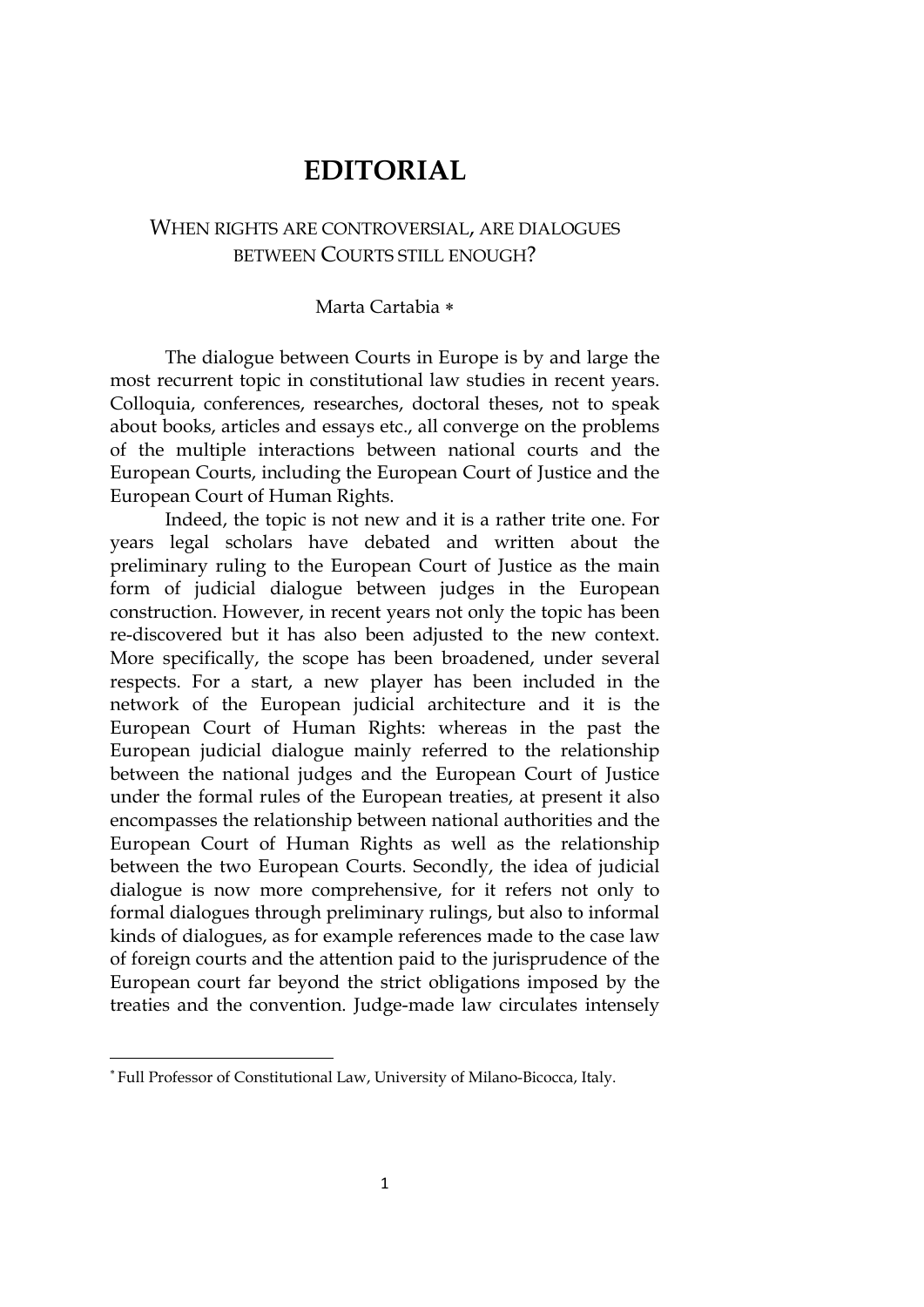in Europe and the main ground on which these fervent interactions are based is that of individual rights.

This topic is at the center not only of legal studies, but also of legal practice. In recent years there have been several events that are worth recalling: the "twin decisions" no.s 348 and 349 of 2007 of the Italian Constitutional Court and then the following decisions no.s 311 and 317 of 2010 started a new course in relations with the European Court of Human Rights; moreover, with decision no. 102 of 2008 the Italian Constitutional Court issued the first preliminary ruling to the European Court of Justice and – looking beyond national borders – one cannot help mentioning the Lisbon ruling of the German Constitutional Court in June 2009 and the Mangold decision in July 2010, the reform of the judicial review of legislation in France and the subsequent decision of the European Court of Justice on preliminary ruling, etc. All these and many other acts have nourished the debate on the European judicial dialogue in recent years.

Why all this fuss about European judicial dialogue in theory and in practice? Why this revival of attention around the courts and their reciprocal interactions in Europe?

The emphasis on the judicial dialogue in Europe is an important ramification of two major trends in European constitutional law of the XXI century.

The first trend can be described as a new era of individual rights. If the second part of the XX century has been described as "the age of rights" by Norberto Bobbio, the beginning of the XXI century can be labeled as "the age of new rights", where all the most important issues and problems of social life are tentatively dealt within the legal framework of individual rights. The right to a clean environment, the rights of immigrants, the rights of disabled people, the rights of children, etc. are all new rights characterizing our time. The emphasis on individual rights brings about an emphasis on judges: after all every individual right is susceptible to be claimed before a judicial authority. That's why rights and courts are closely tied together.

The second trend of European contemporary constitutionalism is the shift in the protection of individual rights from a national level to a European one. Indeed, the national constitutional protection of rights cannot be totally superseded by the European institutions. National Courts, both ordinary judges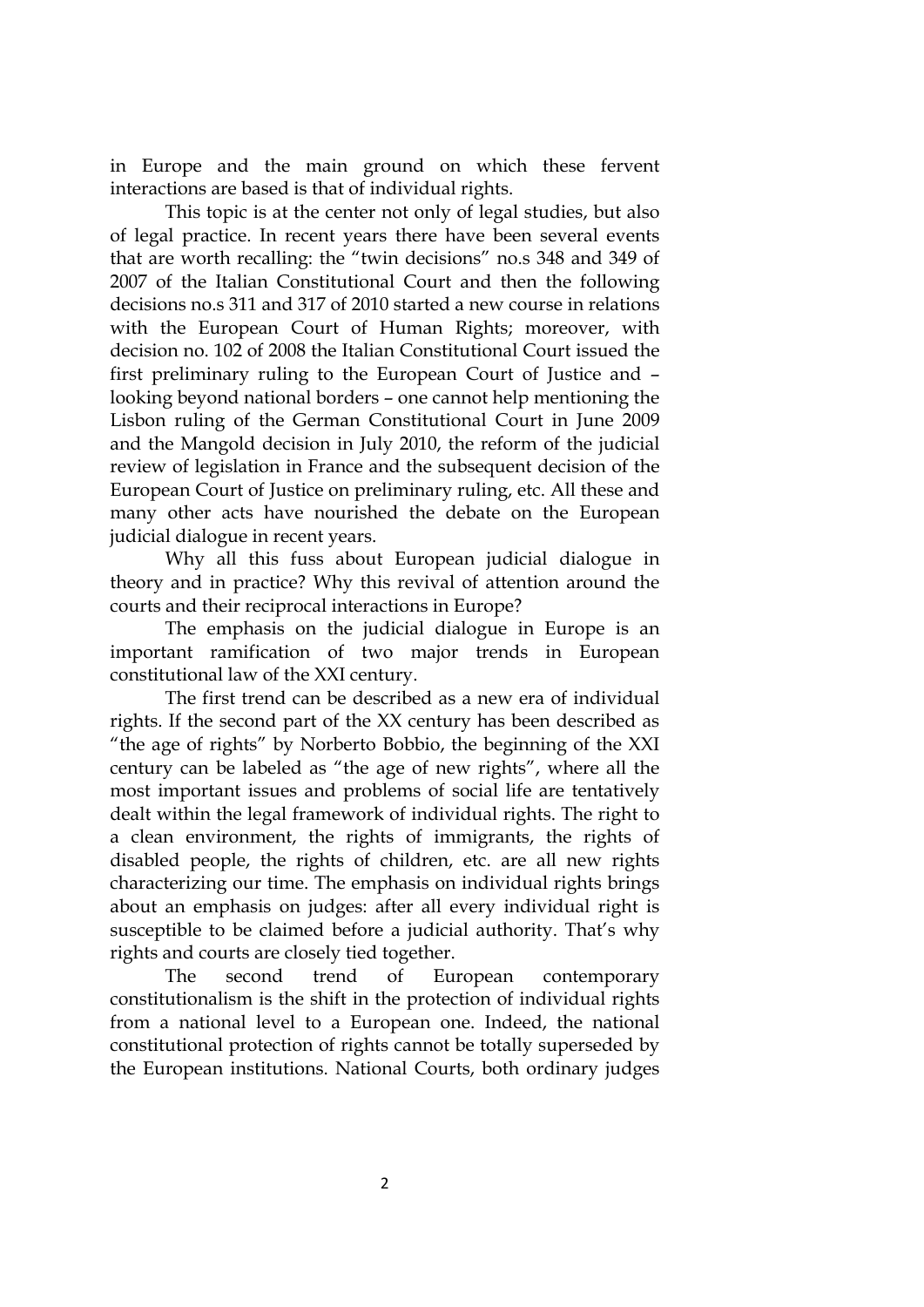and Constitutional Courts, still play a fundamental role in the protection of individual rights. However, since the beginning of the century, Europe has been going through a stage of "integration through rights" –to paraphrase the title of a famous book – the outcome of which is that the epicenter of the protection of fundamental rights is being displaced/shifted in the European Courts.

Within this debate about rights, courts and Europe there is however a blind spot, and it concerns a crucial issue, not a minor one, which deserves attention. Often rights of the new generation are controversial. They are not necessarily part of a common core of unquestionable legal principles. New rights are often matter of discussion and disagreement. They are under debate.

This problem was made clear at the time of the European constitutional saga and more recently with the approval of the Treaty of Lisbon. As a matter of fact, during the negotiations of the Lisbon Treaty a new set of controversial issues emerged among the Member States: from the stance taken by some Member States, it has become clear that even fundamental rights can be an obstacle to the process of integration and a reason for incrementing Member States' Euro-scepticism or Euro-resistance. In particular the attitude maintained by the United Kingdom and Poland during the negotiations, and by Ireland during the ratification process, shows a sort of new distrust towards the 'Europe of rights' that should not be understated.

Unlike other aspects of European integration, the 'Europe of rights' has always been presented and perceived as being a result of an existent common constitutional tradition, as opposed to the outcome of a political bargain. In the first steps of the European Court of Justice's case law on fundamental rights this was an explicit statement and the legitimacy of the judicial activism of the Court was based on the idea that it was 'just' interpreting some common and shared principles that needed only to be spelled out. Fundamental rights in Europe claim to be part of a *jus commune europaeum*, capable of unifying the different national constitutional identities, while at the same time distinguishing European tradition from other western countries. Even the Charter of Fundamental Rights was presented as a 'restatement of law': the claim made was that the Charter was but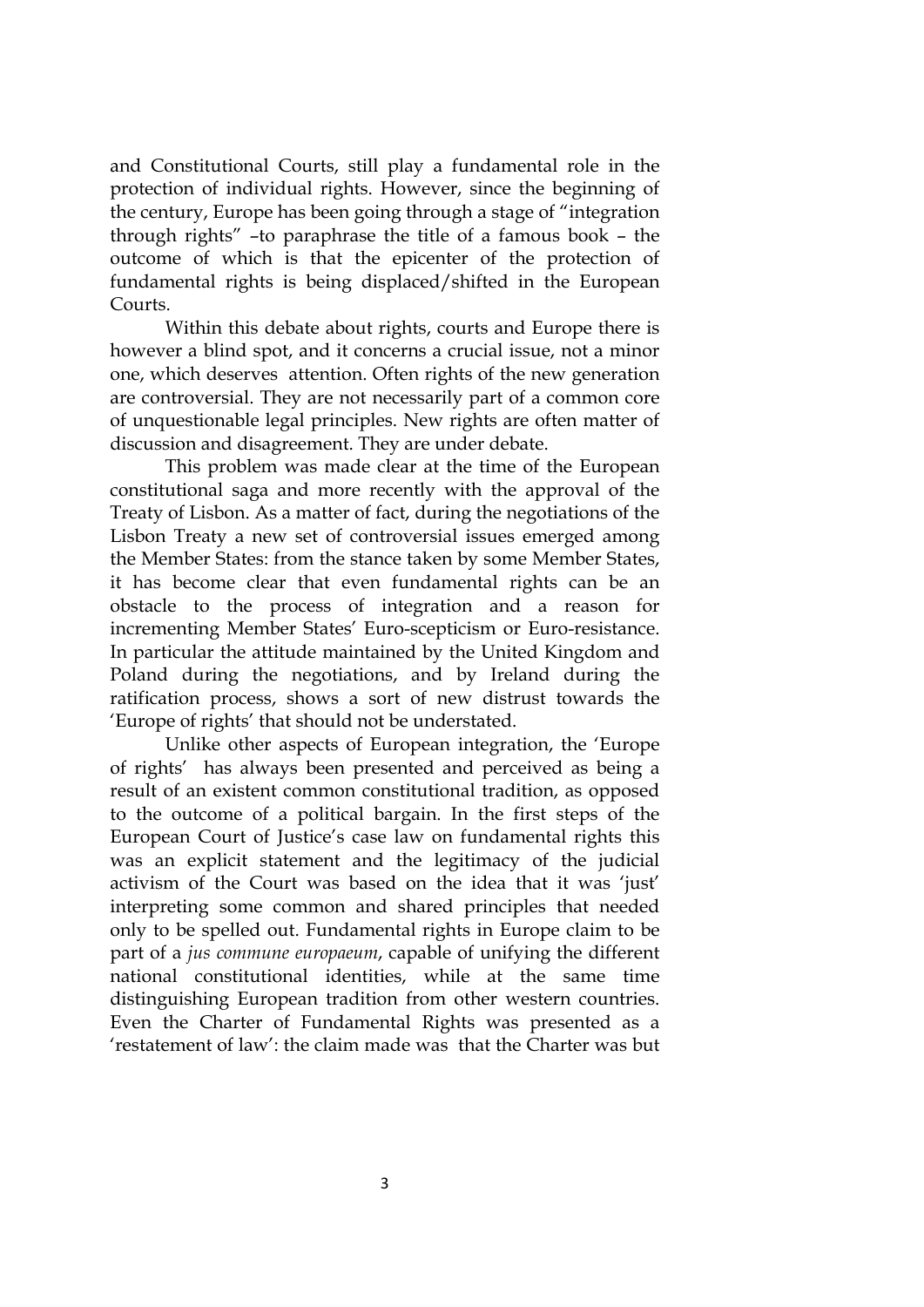a codification of unwritten principles implicit in the European system on which all the Member States agreed.

Certainly, some national institutions have always been 'alert and vigilant' with regard to the activities of the European institutions on fundamental rights. Starting with the German '*Solange*' doctrine and the Italian '*controlimiti*' doctrine, a growing number of constitutional or supreme courts have maintained a cautious attitude towards European developments on the matter and have affirmed over and over again the possibility of contradicting the European interpretations of fundamental rights, if necessary. Those doctrines, however, have never been applied.

During the negotiations of the Treaty of Lisbon dissent broke out. Protocol no. 30 to the Treaty of Lisbon expresses some serious concerns on the part of the United Kingdom and Poland on the evolution of fundamental rights in Europe, and specific reference is made to the expanding role of the European Court of Justice. As to the substance, the British concerns regard, quite unsurprisingly, the entire chapter on social rights whereas the Polish ones seem to be rather addressed towards rights involving ethical disputes, in particular those regarding family and the "edges of life".

In the Irish case, the issue of fundamental rights was raised during the ratification stage. After the first negative referendum, the European Council issued one decision and one declaration regarding all the problematic matters, in order to pave the way to a second and hopefully positive consultation of the Irish people. In those documents a relevant place was occupied by some issues concerning fundamental rights such as the right to life, family and education.

All this points to the fact that a common understanding of individual rights, in particular of new individual rights, cannot be taken for granted. Sometimes they are debated, even harshly debated.

The simple fact that rights can be disputed and disagreed raises a new question that remains to be addressed: when rights are controversial, are the courts the appropriate venue for the dialogue?

In front of the growing problem of controversial rights, on the other side of the Atlantic the case has been made for "political constitutionalism", questioning the legitimacy and the authority of